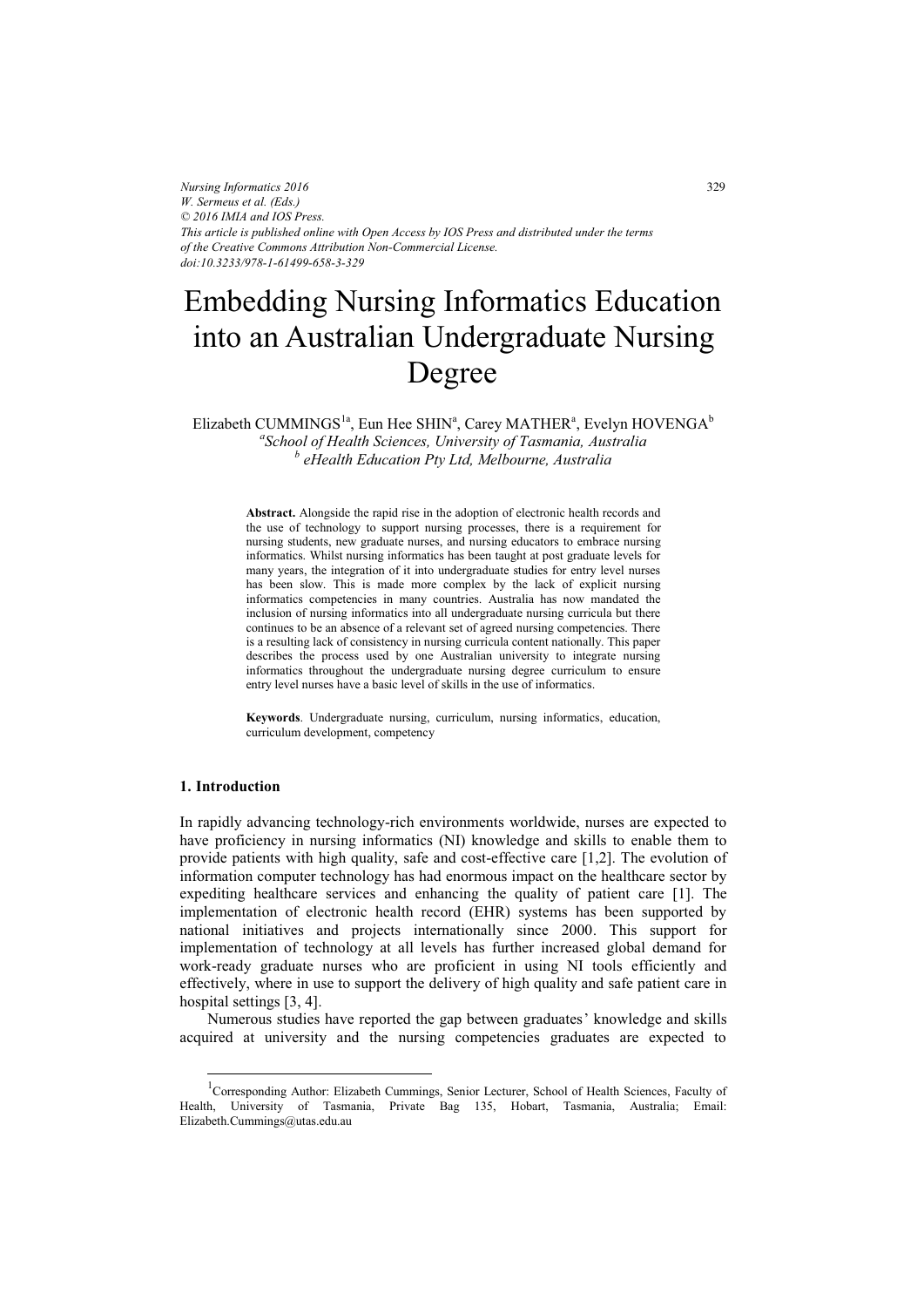demonstrate in practice [for example; 5,6]. This paper describes one university's journey in the process of integrating NI in the design phase of a new undergraduate curriculum.

### **2. Background**

During the late 1970s informatics researchers began efforts to identify and develop NI competencies [7, 8]. A set of four NI competencies' levels developed by Staggers and her colleagues [8] were later used by other NI researchers to evaluate the extent to which NI knowledge and skills were integrated in nursing courses [9,10,11]. Early NI competencies focused primarily on computer skills and basic information knowledge as the definition of NI emphasised technology use [12].

 Academic healthcare educators were urged to teach core informatics competencies to prepare graduates who could be competent in providing safe patient care during the early 2000's [13]. The Technology Informatics Guiding Educational Reform (TIGER) Initiative developed by nurse leaders was specifically aimed at preparing nurses and student nurses to meet NI competency requirements to suit technology-rich work environments [4]. The Quality and Safety Education for Nurses (QSEN) Project focused on six competency domains including informatics and evidence-based practice [4]. These were used to assess new graduates' information technology skills, and measure the extent of NI competencies in nursing curricula [4,14].

Partnerships between nursing schools, health system suppliers and educational software program developers have provided nursing students with opportunities to practice electronic documentations, care planning, medication information management and searching for evidence as part of a decision-making process [13,15,16]. There has been little improvement in NI education at undergraduate level worldwide despite these efforts. There are few nursing programs including in Australia, Canada, Denmark, and the USA where NI is formally integrated as part of the undergraduate nursing curricula [11, 17].

Numerous studies have identified that nursing students are not prepared to use EHRs in clinical settings [18,19]. Even experienced nurses need more training to efficiently and effectively make use of EHRs. Additionally, a lack of national NI competency standards has led to *ad hoc* NI competency levels and statements suitable for graduates nationwide. The purpose of national standards is to prescribe the structure and content for nursing programs to achieve the desired outcomes. They provide a framework for ensuring high quality nursing education is able to be delivered by educational institutions to ensure graduates are prepared for using NI competence in the workplace [20].

In 2012 the Australian Nursing and Midwifery Accreditation Council (ANMAC) released new standards for accreditation of nursing education and acknowledged the importance of developing "the capacity to innovatively use information technology and electronic resources to research the growing evidence base for improved care and treatment methods" [21]. As from 2013, undergraduate nursing degrees must include NI to achieve accreditation in Australia. However, the required curriculum redesign to include NI is complicated by the lack of national NI competencies for undergraduate nursing students.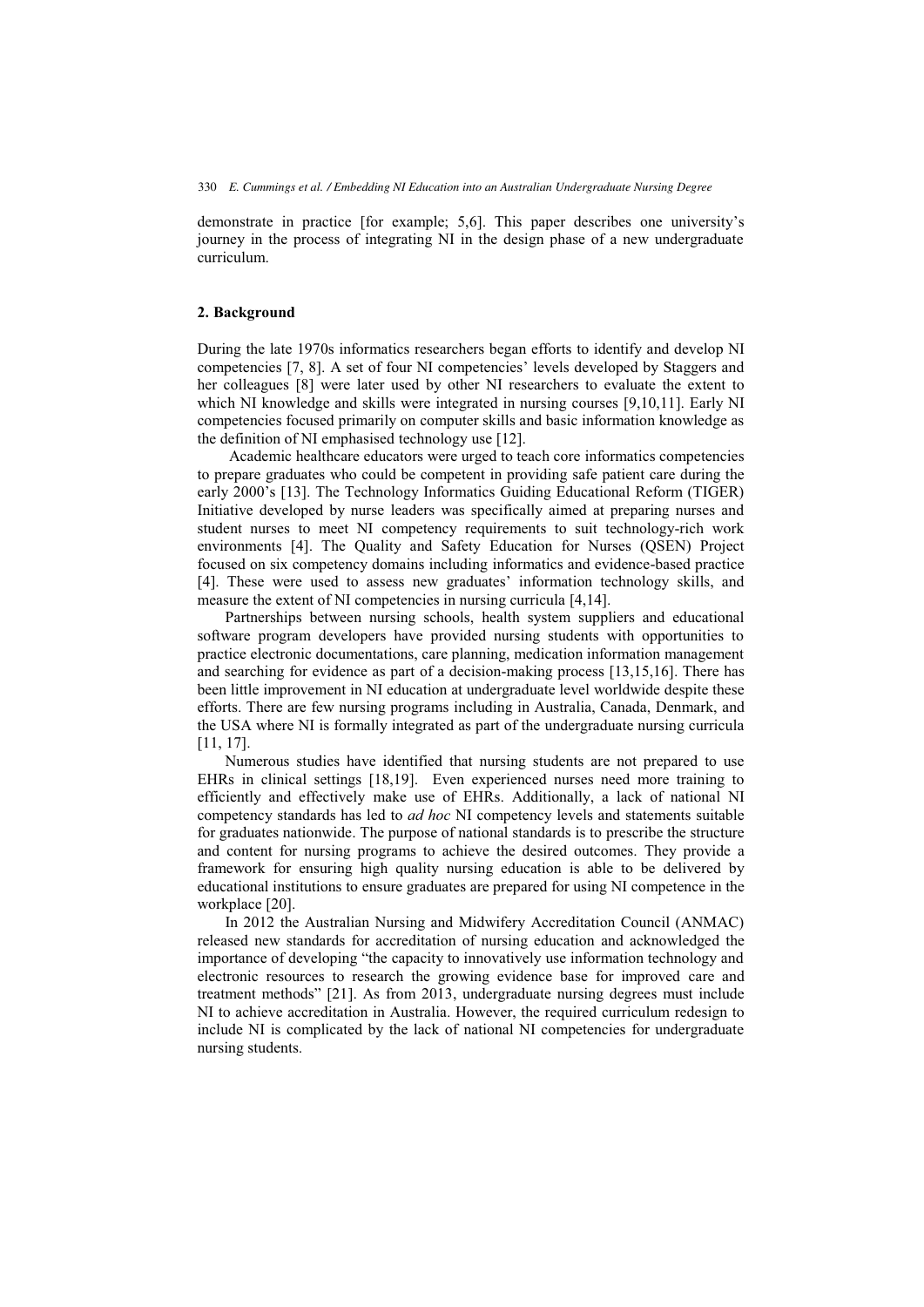## **3. Methods**

The nursing undergraduate degree in Australia is a three-year degree, resulting in registration as a graduate nurse. All degrees must be accredited by ANMAC and registered with the Nursing and Midwifery Board of Australia. The accreditation process is comprehensive and takes at least nine months to complete. The initial stage of curriculum development requires the mapping of all content against the nursing competencies and the ANMAC requirements [21]. This includes the development of unit (sometimes known as course in other jurisdictions) outlines for every unit throughout the degree.

Once the unit outlines are assessed by the ANMAC accreditation team the NI specialists review them for areas where NI could and should be included. In this instance there are 25 units across the three-year degree and nursing informatics is overtly included in 21 of these units. The units where NI is not included are where students are on professional experience placement periods in different healthcare environments. However, it is anticipated the students will gain workplace related NI skills during these practicums.

Through this review process a constructivist approach is employed. The principles of educational scaffolding and modular development were used to build knowledge and skills in support of the development of competency. This commenced with the basic premise that although students have experience with technology in their daily lives they are not experts in such use or in concepts underpinning their relevance to the workplace. For example, the understanding of professional use and rules underpinning the use of social media is one of the initial skills required by students, but is rarely taught. The content and context of each NI component was mapped to ensure it linked with the degree requirements.

As there are no currently accepted NI competencies in Australia, the content was mapped against the TIGER [22] and Canadian Association of Schools of Nursing entry level competencies [23]. Each competency from both sets of competencies was found to be included in the newly developed curriculum content.

The work of developing the nursing degree course content was undertaken with the leads for each unit. The lead role was undertaken by a member of faculty with responsibility for, and expertise in, the development and content for the individual unit. The content consistency, continuity, and scaffolding was the responsibility of the year leads who ensured that all nursing competencies were addressed and that content was consistent and not replicated. The introduction of the NI content was undertaken by the NI specialists in collaboration with the writing teams. The core premise was that NI should become integrated throughout the degree, and not be viewed as additional or separate from the core unit content or context.

The final stage, yet to be completed, is the development of an education package for the staff teaching the degree. This package will provide teaching staff with basic skills and understanding of NI to ensure that they are confident and competent in teaching the content to their students. The development of the education package for teaching staff is essential to complete the process of integration.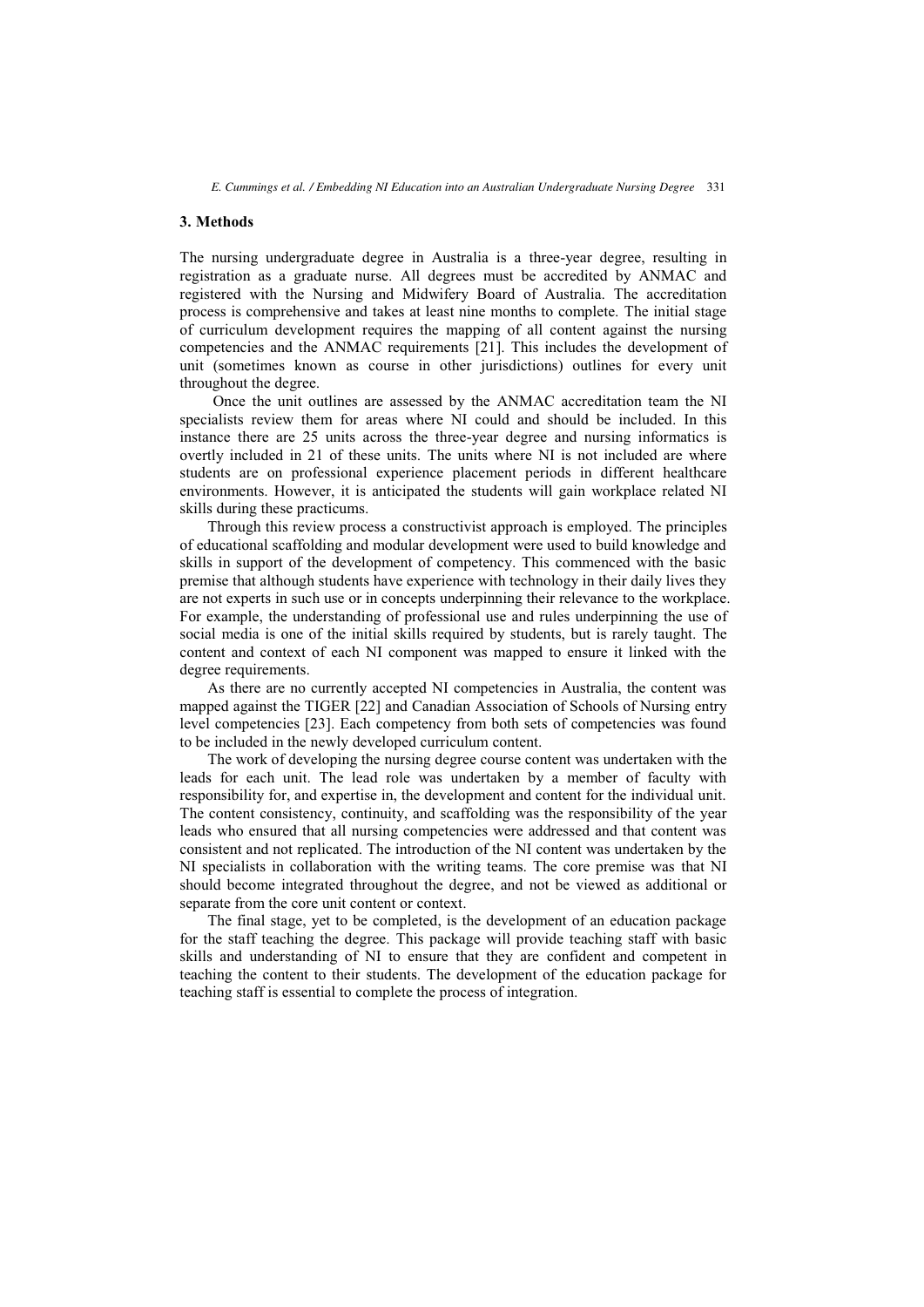# **4. Discussion**

Educational preparation of graduate nurses to be competent in NI is essential in rapidly-evolving, technology-rich and chaotic clinical environments. High quality, safe, and cost-effective patient care can be provided when NI is employed efficiently and effectively within healthcare environments. Unfortunately, nurses' actual NI competency levels are frequently inconsistent and nursing students are inadequately prepared to use NI proficiently. It is also recognized that most newly-registered nurses lack ICT skills, information literacy, and NI knowledge and skills, and they use interpersonal information sources, including their colleagues, rather than using the most up-to-date evidence based resources. These practices can threaten patient safety and contribute to reducing the quality of patient outcomes.

In 2012 a set of national NI competencies was developed for Australian nurses [19] but these are yet to be ratified and adopted by national accreditation bodies. Approved NI competencies linked to the ANMAC accreditation standards are essential for consistent inclusion of NI in all undergraduate curricula. Until NI competencies for undergraduate nurses are mandated we will continue to see underprepared graduate nurses in healthcare organisations.

Lack of faculty NI understanding and confidence has been identified as an inhibitor to the implementation of integration of NI into nursing curricula [19]. The inclusion of an education module on NI for all teaching staff is required to assist them in becoming familiar with, and interested in, the concepts of NI and how these impact on daily nursing practice. Lead time and time to practice newly acquired skills will also impact on the preparedness of faculty to be able to competently and comfortably integrate NI into their teaching.

Integration of NI both vertically and horizontally throughout the undergraduate nursing degree is essential to normalise NI as integral to core nursing activities. This process will ensure that NI becomes embedded as part of learning to become a nursing rather than an adjunct activity. To date the majority of NI courses have been postgraduate specialist degrees. These degrees remain essential for those intent on becoming NI specialists, but the inclusion of NI throughout undergraduate degrees is the starting point for cementing NI as a recognised function within all healthcare organisations.

## **5. Conclusion**

Early education of nurses in the principles and use of NI is essential to enable them to provide high quality, safe and effective care in healthcare environments for today and the future. Whilst there is a continued need to maintain specialist post-graduate courses in NI there must be a set of workforce entry level NI competencies and requirements for all nurses. This paper has described the process used by one Australian university to integrate NI throughout the undergraduate nursing degree to ensure entry level nurses have a basic understanding and appreciation of NI. It is anticipated that this process can be used to guide other Universities integrating NI into undergraduate nursing curricula.